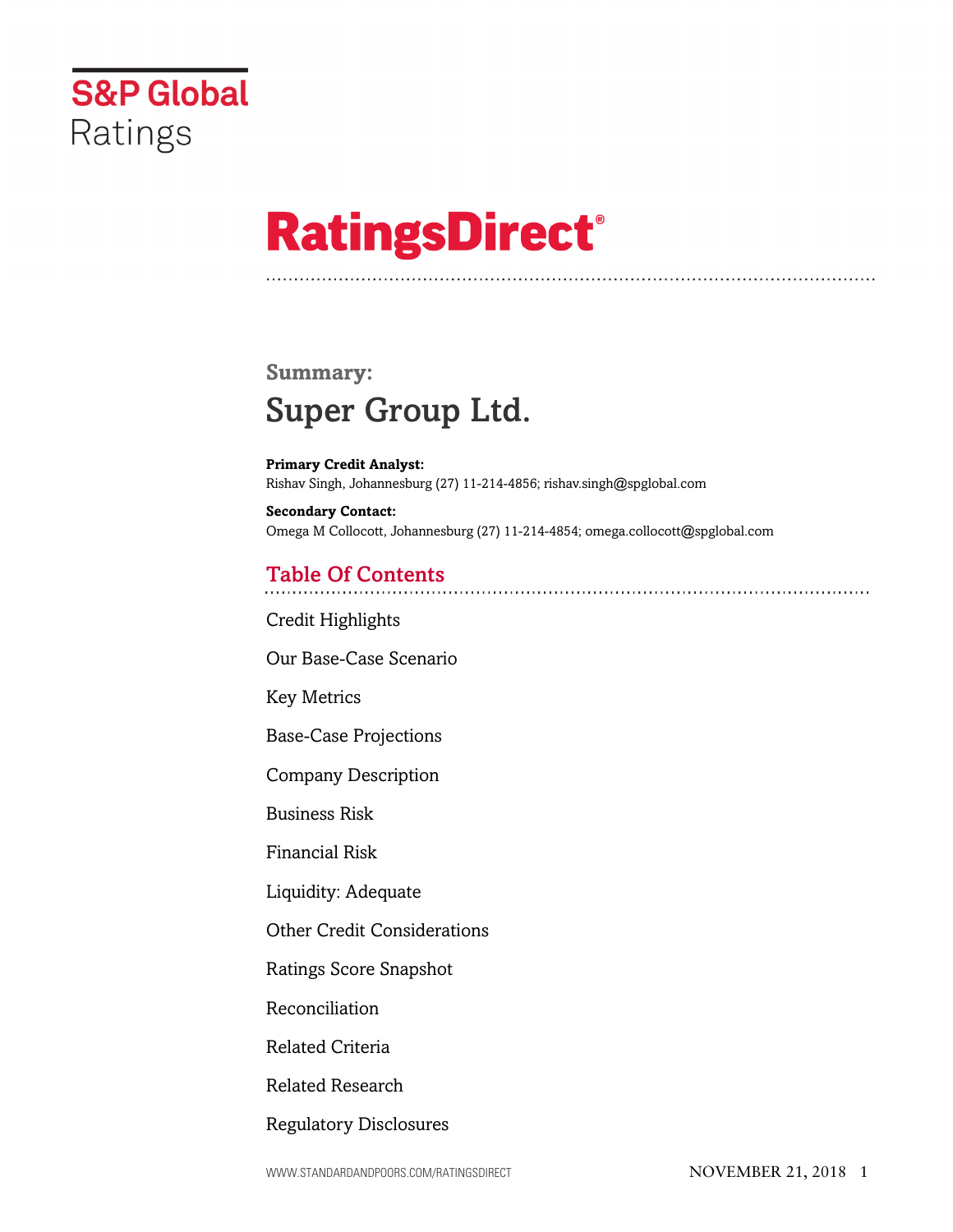# Table Of Contents (cont.)

[Disclaimers](#page-11-3)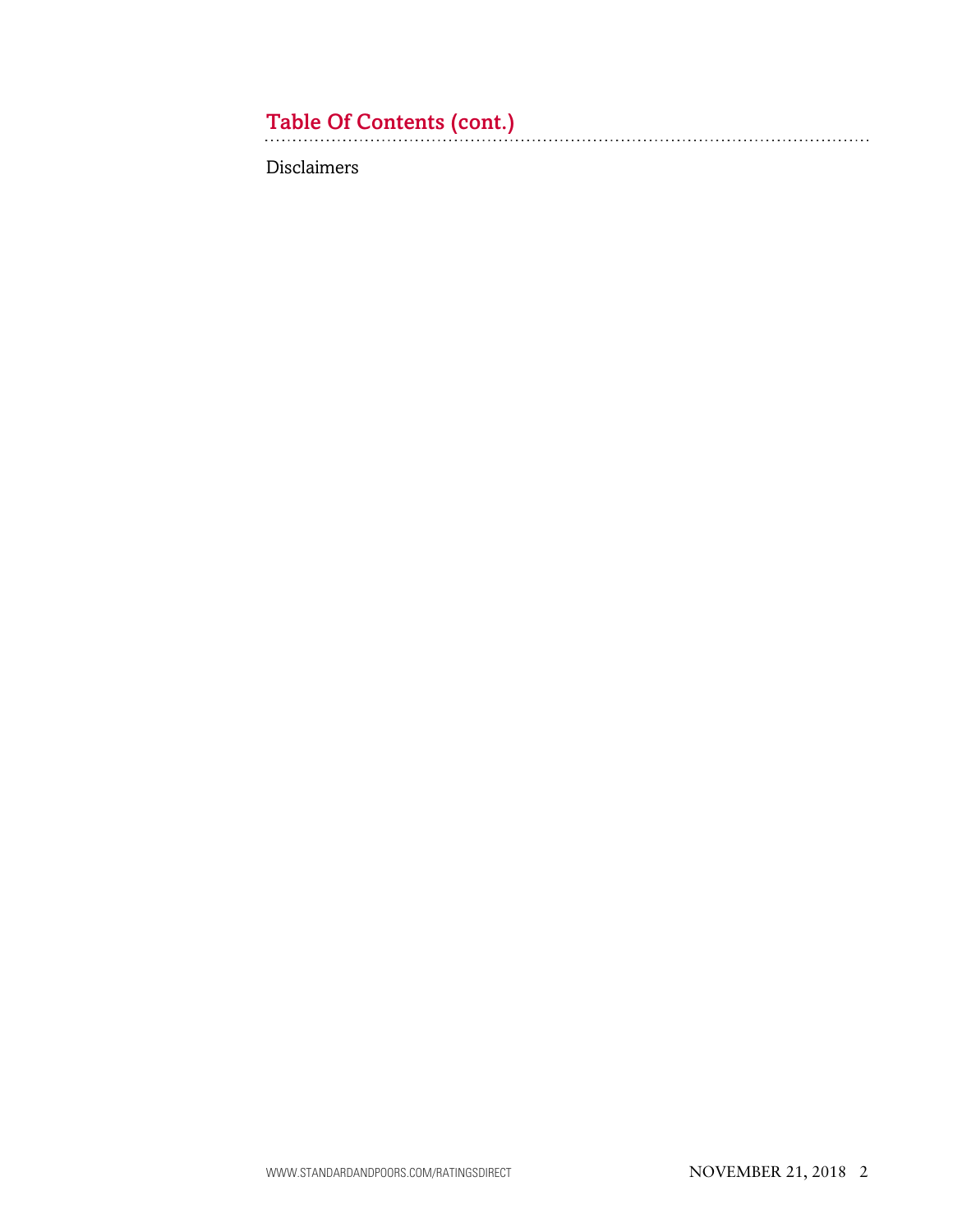# **Summary:** Super Group Ltd.

### <span id="page-2-0"></span>Credit Highlights

| Overview                                                                                                                                       |                                                                                                                                                                                                                                                     |
|------------------------------------------------------------------------------------------------------------------------------------------------|-----------------------------------------------------------------------------------------------------------------------------------------------------------------------------------------------------------------------------------------------------|
| <b>Key Strengths</b>                                                                                                                           | <b>Key Risks</b>                                                                                                                                                                                                                                    |
| Continued focus on organic and bolt-on acquisitive growth in<br>existing geographies and industries builds scale in operating<br>segments.     | Highly acquisitive strategy lowers the degree of predictability in credit metrics and<br>could lead to lasting increases in leverage.                                                                                                               |
| Diverse geographic spread in developed markets as<br>operations expand in the U.K., Australia, and Western<br>Europe.                          | Weak economic growth, low consumer confidence and currency volatility in South<br>Africa, combined with Brexit uncertainties and the short-term effects of European<br>emission testing on stock availability, continue to affect auto dealerships. |
| Track record of free cash flow generation, which supports<br>growth initiatives and the maintenance of<br>ratings-commensurate credit metrics. | Exposure to cyclical, fragmented, and intensely competitive logistics markets in<br>South Africa and Western Europe.                                                                                                                                |
| Generally prudent risk management with substantial<br>unrestricted cash on hand and a history of prefunding<br>maturities.                     |                                                                                                                                                                                                                                                     |
| Level 1 Broad Based Black Economic Empowerment<br>(B-BBEE) credentials positions group well in the South<br>African market.                    |                                                                                                                                                                                                                                                     |

#### Most free cash flow is directed toward growing scale in existing business segments and geographies.

We understand that Super Group will continue to expand its core businesses by investing capital and seizing acquisition opportunities in South Africa and the other regions in which it has a presence. This is likely to support improved scale and earnings growth.

#### Geographic and business segment diversity support stable credit metrics.

We anticipate that Super Group's balanced country and industry exposure will continue to support metrics through the cycle, and help it withstand exposure to any changes in regulation or specific regional downturns better than some regional competitors.

We could lower our South African national scale rating on Super Group if intense competition, adverse business conditions, or unexpected operational issues lead to a revision of its business profile, sustained deterioration of credit metrics, or weaker liquidity.

We could also lower the rating if Super Group's acquisitive strategy or opportunistic share repurchases lead to weaker credit metrics--specifically, S&P Global Ratings-adjusted funds from operations (FFO) to debt below 45% and adjusted FFO cash interest coverage below 6.0x--without tangible prospects for recovery. This could also happen if, for example, greater-than-expected capital expenditure (capex) associated with an acquired company led to negative free operating cash flow for more than 12 months.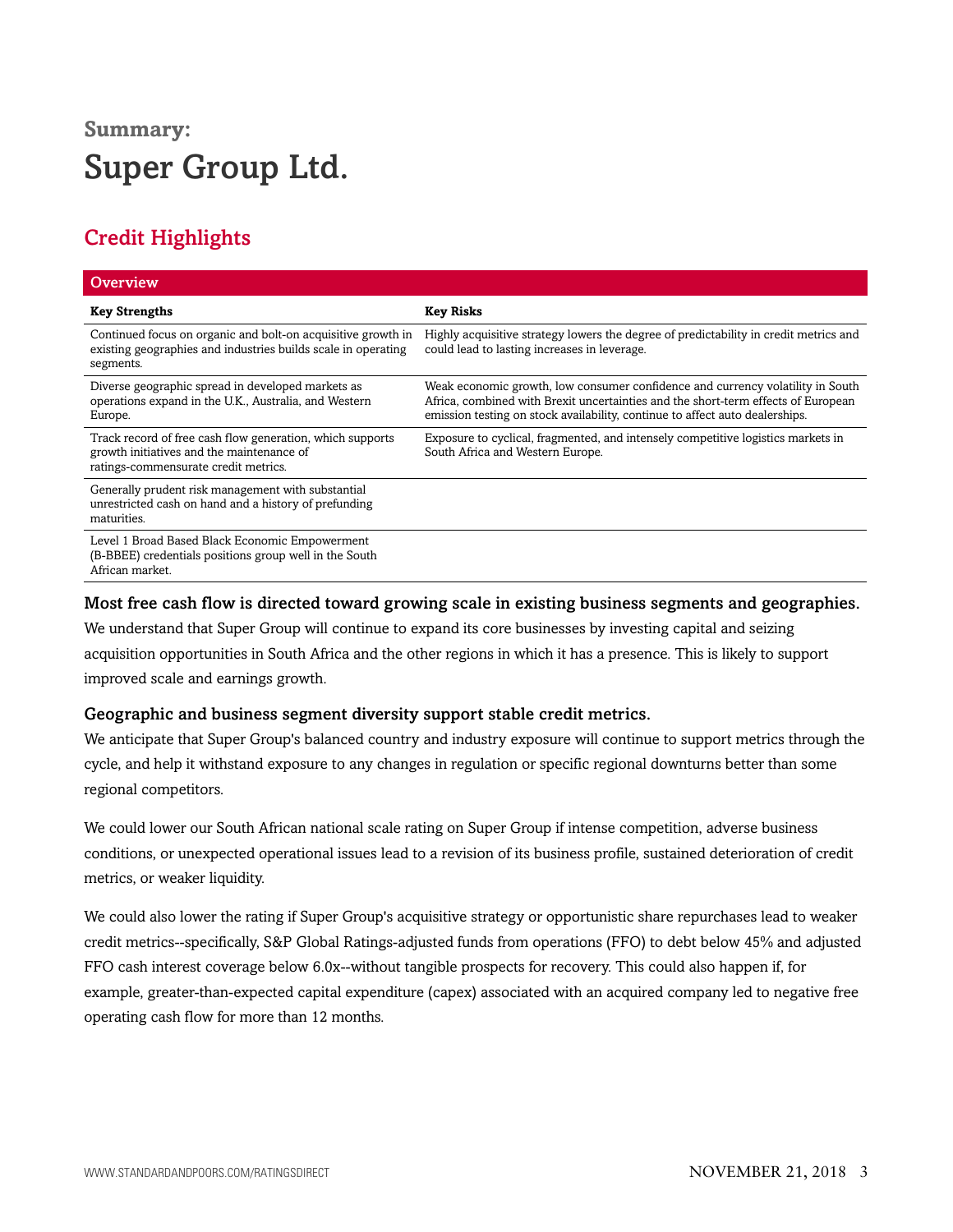### <span id="page-3-0"></span>Our Base-Case Scenario

We estimate that Super Group will maintain FFO to debt and interest coverage commensurate with the rating.

#### **Assumptions**

- Real GDP growth in South Africa of 1.3% in the financial year (FY) ending June 30, 2019 and 2.1% in FY2020, with consumer price index (CPI) inflation of 5.1% and 5.4%, respectively.
- Real GDP growth in Australia of 3.1% and 3.0% in FY2019 and FY2020, respectively, with CPI inflation around 2.9% in both years.
- Organic revenue growth of about 2.9% in FY2019--primarily attributed to a change in revenue recognition accounting in SG Fleet that is expected to be implemented in FY2019–-growing by around 1.8% a year thereafter. In constant FY2018 terms, before considering the change in revenue recognition accounting, we assume marginal revenue decline in FY2019 of around 2.5% due a decline in South African business segments.
- Adjusted EBITDA margins to decline by around 30 basis points in constant FY2018 terms, before considering the change in revenue recognition accounting expected in FY2019, as a result of expected revenue decline.
- Capex of about South African rand (ZAR) 2 billion in FY2019 and ZAR1.7 billion in FY2020, from ZAR1.8 billion in FY2018. Elevated capex levels in FY2018 actual and FY2019 expected reflects fleet replacement capex in Supply Chain Africa.
- Working capital outflows of around ZAR250 million in FY2019 and FY2020.
- Proceeds from asset disposals of around ZAR500 million in FY2019 and FY2020.
- No acquisitions assumed in our forecasts.
- We do not anticipate any dividend payments to Super Group shareholders in the next 12–24 months, based on the company's guidance. However, we do expect SG Fleet to pay dividends of at least ZAR240 million a year to its minority shareholders.

### <span id="page-3-1"></span>Key Metrics

|                                | <b>2018A</b> | 2019E                    | 2020E        |
|--------------------------------|--------------|--------------------------|--------------|
| EBITDA margin (%)              | 10.9         | $9.8 - 10.2$             | $9.9 - 10.3$ |
| FFO to debt $(\% )$            |              | 57.8 55.0-60.0 75.0-80.0 |              |
| Debt to EBITDA (x)             | 13           | $1.0 - 1.5$              | $1.0 - 1.5$  |
| FFO cash interest coverage (x) | 74           | $75 - 80$                | $9.5 - 10.0$ |

All figures are S&P Global Ratings adjusted.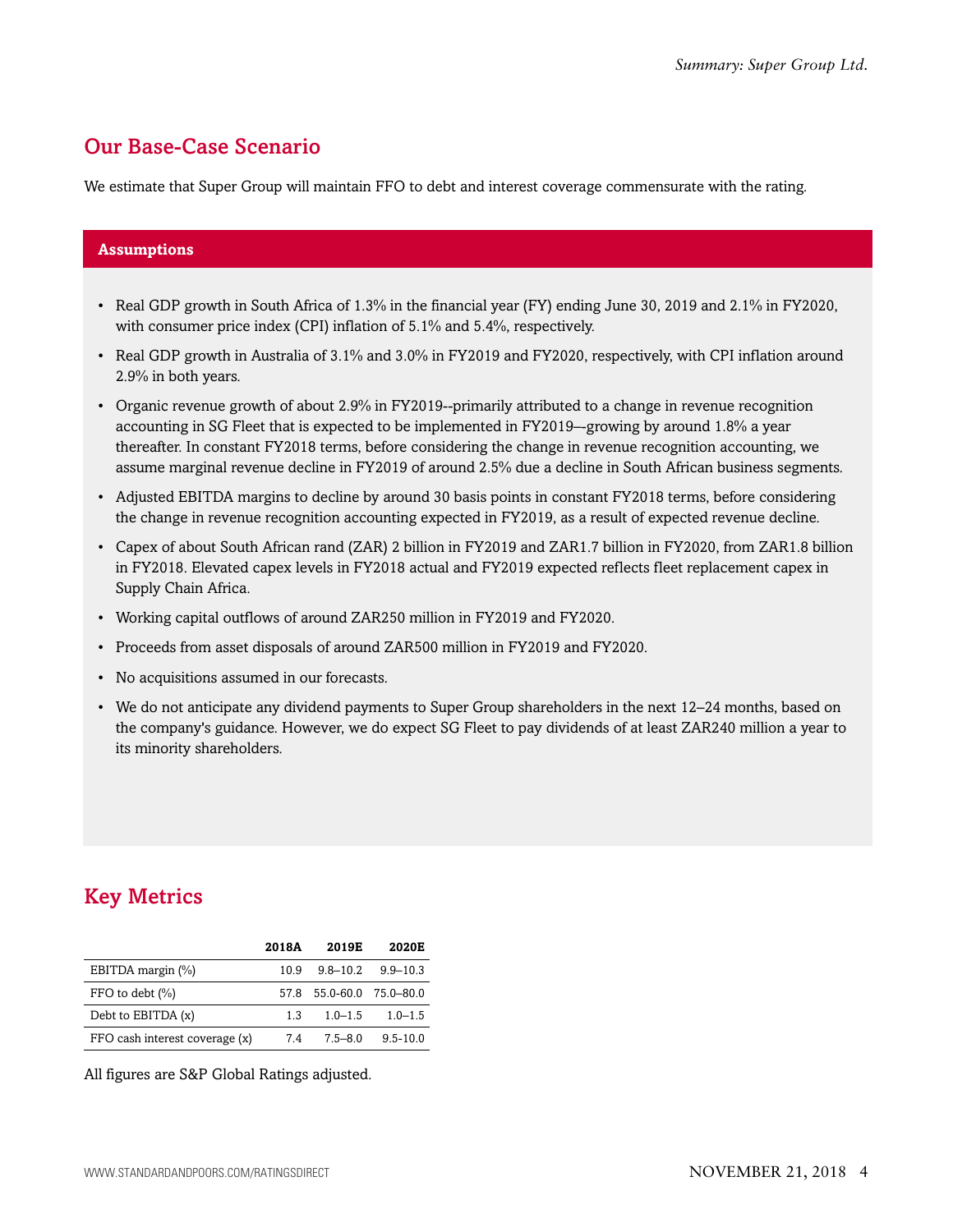<span id="page-4-0"></span>A-Actual. E--Estimate. FFO--Funds from operations.

### Base-Case Projections

#### Earnings will be moderately weaker in FY2019.

Although Supply Chain Africa experienced revenue and earnings growth in FY2018, as a result of strong coal commodity volumes, we consider this was largely exceptional. We anticipate Supply Chain Africa's revenue and earnings will be lower in FY2019, as a result of slowing coal volumes and continued weakness in the industrial and consumer segments. Subdued consumer demand, affected by weak macroeconomic growth in South Africa and Brexit-related uncertainties in the U.K. (alongside the short-term effects of European emission testing on vehicle supplies in the second half of 2018), will continue to affect dealership sales.

#### However, credit metrics should remain stable, given Super Group's ability to generate free cash flows.

Positive free cash flow forecasted of around ZAR450 million in FY2018 and ZAR800 million in FY2019 should result in lower adjusted debt (which is net of surplus cash) and stable credit metrics. However, we do not assume any acquisitions in our projections.

### <span id="page-4-1"></span>Company Description

Super Group is primarily a transport logistics, fleet solutions and auto-dealerships provider, headquartered in South Africa, with revenue of ZAR35.7 billion (US\$ 2.5 billion) in FY2018, which ended on June 30.

The company's operating segments consist of

- Supply chain (Supply Chain Africa and Supply Chain Europe);
- Fleet solutions (Fleet Africa and SG Fleet Ltd., which is listed in Australia and 57% owned by Super Group); and
- Dealerships (based in South Africa and the U.K.).

### <span id="page-4-2"></span>Business Risk

Our assessment reflects Super Group's diversified business segments and geographic footprint, relatively small scale of individual business segments and exposure to cyclical end markets including retail, automotive, and commodities.

Super Group continues to expand its geographical presence and scale in lower-risk geographies such as Australia, the U.K., and Western Europe. We estimate that these geographies currently contribute about 55%-60% of the group's EBITDA, with South Africa contributing the remaining 40%-45%.

We still view Super Group's business model as resilient to prolonged weak macroeconomic conditions in South Africa. It achieves this though its geographic reach in more stable, albeit competitive, geographies such as Western Europe, Australia, and the U.K., which currently provide 8%, 41%, and 9% of total EBITDA, respectively. These regions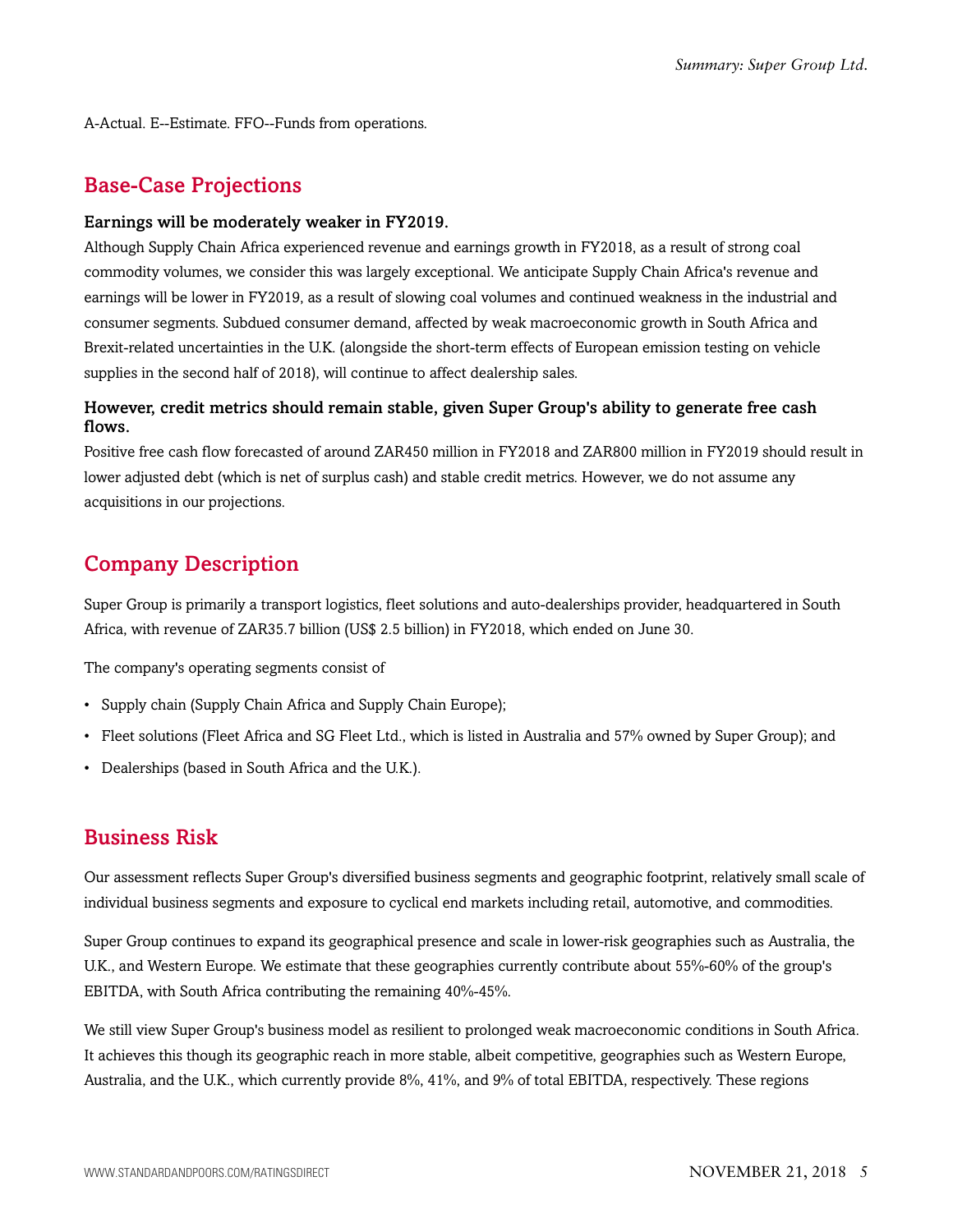counterbalance weaker prospects in the local economy, where Super Group generated about 42% of its total EBITDA in FY2018 (down from 46% in FY2017). Moreover, we consider that its increased diversity, supported by its balanced exposure to mature and emerging markets, will continue to support growth through the cycle. It will also help withstand any potential exposure to changes in regulation or specific regional downturns better than some regional competitors.

That said, Super Group's competitiveness is constrained by its relatively small scale, especially in its supply chain businesses, where it competes with larger players that have established economies of scale. In addition, subdued economic activity in South Africa and operational and regulatory uncertainties in Western Europe weigh on Super Group's competitive position. Although its Supply Chain Africa business remains competitive at present, supported by exceptionally high demand in commodities, its ability to compete on pricing is limited. In particular, it faces fierce competition in its industrial and consumer segments. We anticipate that, to manage margins, Supply Chain Africa will focus on maintaining existing customers and growth in niche market segments.

Super Group's SG Fleet business is 57% held by Super Group and provides fleet management and novated lease solutions in Australasia and the U.K. It benefits from its leading market position in Australia where it has around 147,000 vehicles under management. However, competition from original equipment manufacturer (OEM) captives and limited space for product differentiation in the industry is likely to limit growth in its traditional business. We understand SG Fleet will look toward value-added products and services, mobility solutions, and its operation in the U.K. for organic growth opportunities. Meanwhile, market consolidation opportunities in Australia remain possible.

Super Group's Fleet Africa business provides operating leases, primarily to South African government entities and parastatals. These leases benefit from cost pass-through mechanisms on long-term contracts and vertical integration with Super Group's auto-dealership network. However, protracted lead times for new contract negotiations and renewals; a move toward insourcing at certain government entities; and a highly competitive corporate market, dominated by financial institutions, has constrained new business growth.

Scale in Super Group's auto-dealership business was bolstered in FY2018 by acquisitions in the U.K. Overall, we consider the business exhibits below-average profitability, compared with rated peers. We anticipate short-term pressure related to Brexit uncertainties and European emissions testing to be balanced by cost rationalization efforts in newly acquired dealerships. Although the business is bolstered by support from OEMs in the U.K., Dealerships South Africa is likely to remain under pressure until consumer confidence improves.

#### Peer comparison **Table 1**

| Super Group Ltd. -- Peer Comparison  |                   |                          |                  |                 |  |  |
|--------------------------------------|-------------------|--------------------------|------------------|-----------------|--|--|
|                                      | Super Group Ltd.  | <b>Transnet SOC Ltd.</b> | <b>Logwin AG</b> | AutoCanada Inc. |  |  |
| Issuer Rating as of Nov. 20,<br>2018 | $-/-$             | $BB+/Stable/--$          | BB/Positive/--   | B+/Negative/--  |  |  |
|                                      | $zaAAA/--/zaA-1+$ | $z\alpha AAA/--$         | $-/-$            | --/--/--        |  |  |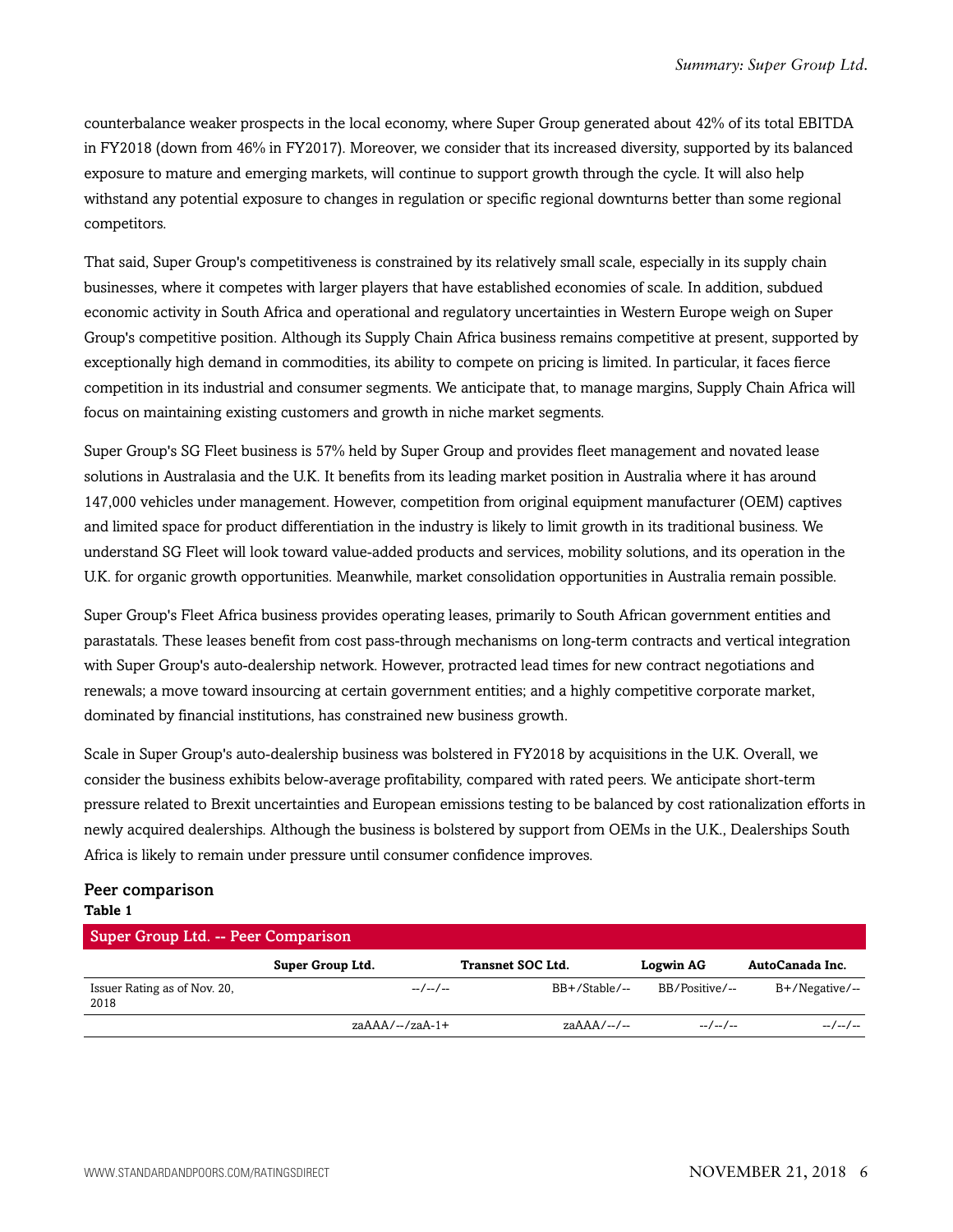#### **Table 1**

| Super Group Ltd. -- Peer Comparison (cont.) |                                          |                                         |                                     |          |  |  |
|---------------------------------------------|------------------------------------------|-----------------------------------------|-------------------------------------|----------|--|--|
|                                             | --Fiscal year ended June 30,<br>$2018 -$ | --Fiscal year ended March<br>31, 2018-- | --Fiscal year ended Dec. 31, 2017-- |          |  |  |
| (Mil. ZAR)                                  |                                          |                                         |                                     |          |  |  |
| Revenues                                    | 35,662.9                                 | 72,882.0                                | 16,633.5                            | 30,636.3 |  |  |
| <b>EBITDA</b>                               | 3,888.8                                  | 32,198.5                                | 1,204.6                             | 1,237.2  |  |  |
| Funds from operations                       | 2,958.3                                  | 19,803.0                                | 977.1                               | 750.6    |  |  |
| Net income from continuing<br>operations    | 1,151.6                                  | 4,851.0                                 | 390.4                               | 571.4    |  |  |
| Cash flow from operations                   | 3,013.5                                  | 20,979.0                                | 926.6                               | 878.4    |  |  |
| Capital expenditures                        | 1,823.1                                  | 21,982.0                                | 154.7                               | 245.3    |  |  |
| Free operating cash flow                    | 1,190.4                                  | (1,003.0)                               | 771.9                               | 633.1    |  |  |
| Discretionary cash flow                     | 953.3                                    | (1,003.0)                               | 681.1                               | 403.4    |  |  |
| Cash and short-term<br>investments          | 3,009.2                                  | 4,941.0                                 | 1,896.7                             | 935.0    |  |  |
| Debt                                        | 5,117.7                                  | 124,307.5                               | 1,554.2                             | 4,715.3  |  |  |
| Equity                                      | 11,377.1                                 | 162,078.2                               | 2,304.8                             | 5,310.3  |  |  |
| <b>Adjusted ratios</b>                      |                                          |                                         |                                     |          |  |  |
| EBITDA margin (%)                           | 10.9                                     | 44.2                                    | 7.2                                 | 4.0      |  |  |
| Return on capital (%)                       | 15.9                                     | 5.7                                     | 17.6                                | 9.5      |  |  |
| EBITDA interest coverage (x)                | 8.1                                      | 2.4                                     | 11.5                                | 4.1      |  |  |
| FFO cash interest coverage (x)              | 7.4                                      | 2.8                                     | 54.4                                | 3.0      |  |  |
| Debt/EBITDA (x)                             | 1.3                                      | 3.9                                     | 1.3                                 | 3.8      |  |  |
| FFO/debt (%)                                | 57.8                                     | 15.9                                    | 62.9                                | 15.9     |  |  |
| Cash flow from operations/debt<br>$(\%)$    | 58.9                                     | 16.9                                    | 59.6                                | 18.6     |  |  |
| Free operating cash flow/debt<br>$(\%)$     | 23.3                                     | (0.8)                                   | 49.7                                | 13.4     |  |  |
| Discretionary cash flow/debt<br>(%)         | 18.6                                     | (0.8)                                   | 43.8                                | 8.6      |  |  |

ZAR--South African rand. FFO-Funds from operations.

Peers including Transnet SOC Ltd., Logwin AG, and AutoCanada Inc. operate in similar geographies or industry segments. Transnet has a stronger business risk assessment, despite lower geographic diversity, given its dominant position in South Africa's port and rail infrastructure network. Logwin has a weaker business risk assessment, stemming from its smaller scale and concentrated exposure to the highly fragmented and competitive logistics industry.

Although Super Group is also exposed to cyclical end-markets such as retail, automotive, and commodities, it has maintained less volatile earnings than Logwin owing to its diversified business segments. We also see Logwin's operations as narrower than Super Group, which has a global reach, greater customer diversity, and a larger customer base. AutoCanada has historically displayed stronger revenue generation and profitability in its 68 dealerships, compared with Super Group's 83 dealerships. However, it also displays higher business segment, OEM, and geographic concentration, which has contributed to its recent underperformance. We downgraded AutoCanada to 'B+'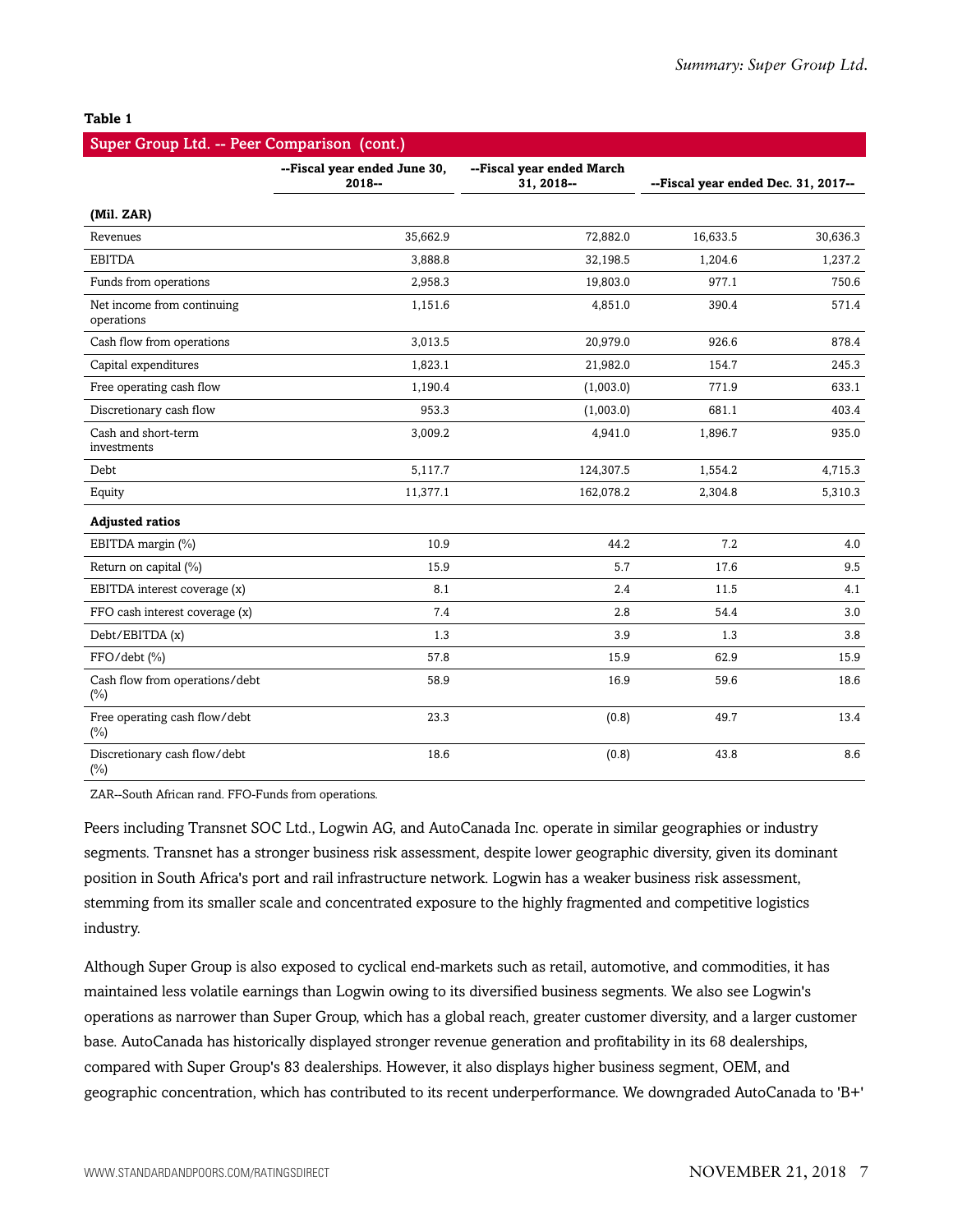<span id="page-7-0"></span>from 'BB-' on its weak outlook for operating performance in August 2018.

### Financial Risk

Super Group's financial risk profile reflects our expectation that despite macroeconomic challenges in South Africa and Brexit-related uncertainties, the group will remain free cash flow positive. This will allow its credit metrics to remain commensurate with the rating. We expect the company to generate free cash flow of around ZAR450 million in FY2019 and ZAR800 million in FY2020. We anticipate that the company will prioritize allocation of excess free cash flow toward organic growth and acquisitions, before considering opportunistic share repurchases.

Super Group is exposed to changes in foreign-exchange currency rates because around 55%-60% of EBITDA is generated outside South Africa. We understand that Super Group manages its group-level financing and liquidity such that most foreign-exchange denominated uses of cash (such as capex and debt maturities) are matched with available cash on hand and FFO generated in the respective local currency.

Although the uncertain magnitude and timing of any acquisitions means that we do not factor them into our forecasts, we anticipate that the company's acquisitive strategy will help improve its earnings diversification and will be the main growth driver.

### Financial summary

#### **Table 2**

| <b>Super Group Ltd. -- Financial Summary</b>                    |                               |          |  |  |  |
|-----------------------------------------------------------------|-------------------------------|----------|--|--|--|
| <b>Industry Sector: Transportation Equipment &amp; Services</b> |                               |          |  |  |  |
|                                                                 | --Fiscal year ended June 30-- |          |  |  |  |
|                                                                 | 2018                          | 2017     |  |  |  |
| (Mil. ZAR)                                                      |                               |          |  |  |  |
| Revenues                                                        | 35,662.9                      | 29,873.9 |  |  |  |
| <b>EBITDA</b>                                                   | 3,888.8                       | 3,362.2  |  |  |  |
| Funds from operations                                           | 2,958.3                       | 2,606.2  |  |  |  |
| <b>EBIT</b>                                                     | 2,591.8                       | 2,257.6  |  |  |  |
| <b>Interest Expense</b>                                         | 480.5                         | 440.4    |  |  |  |
| Net income from continuing operations                           | 1,151.6                       | 992.7    |  |  |  |
| Cash flow from operations                                       | 3,013.5                       | 2,784.7  |  |  |  |
| Capital expenditures                                            | 1,823.1                       | 1,628.1  |  |  |  |
| Free operating cash flow                                        | 1,190.4                       | 1,156.6  |  |  |  |
| Discretionary cash flow                                         | 953.3                         | 934.2    |  |  |  |
| Cash and short-term investments                                 | 3,009.2                       | 2,307.8  |  |  |  |
| Debt                                                            | 5,117.7                       | 5,008.8  |  |  |  |
| Equity                                                          | 11,377.1                      | 9,855.3  |  |  |  |
| <b>Adjusted ratios</b>                                          |                               |          |  |  |  |
| EBITDA margin (%)                                               | 10.9                          | 11.3     |  |  |  |
| EBIT interest coverage (x)                                      | 5.4                           | 5.1      |  |  |  |
| Return on capital (%)                                           | 15.9                          | 15.6     |  |  |  |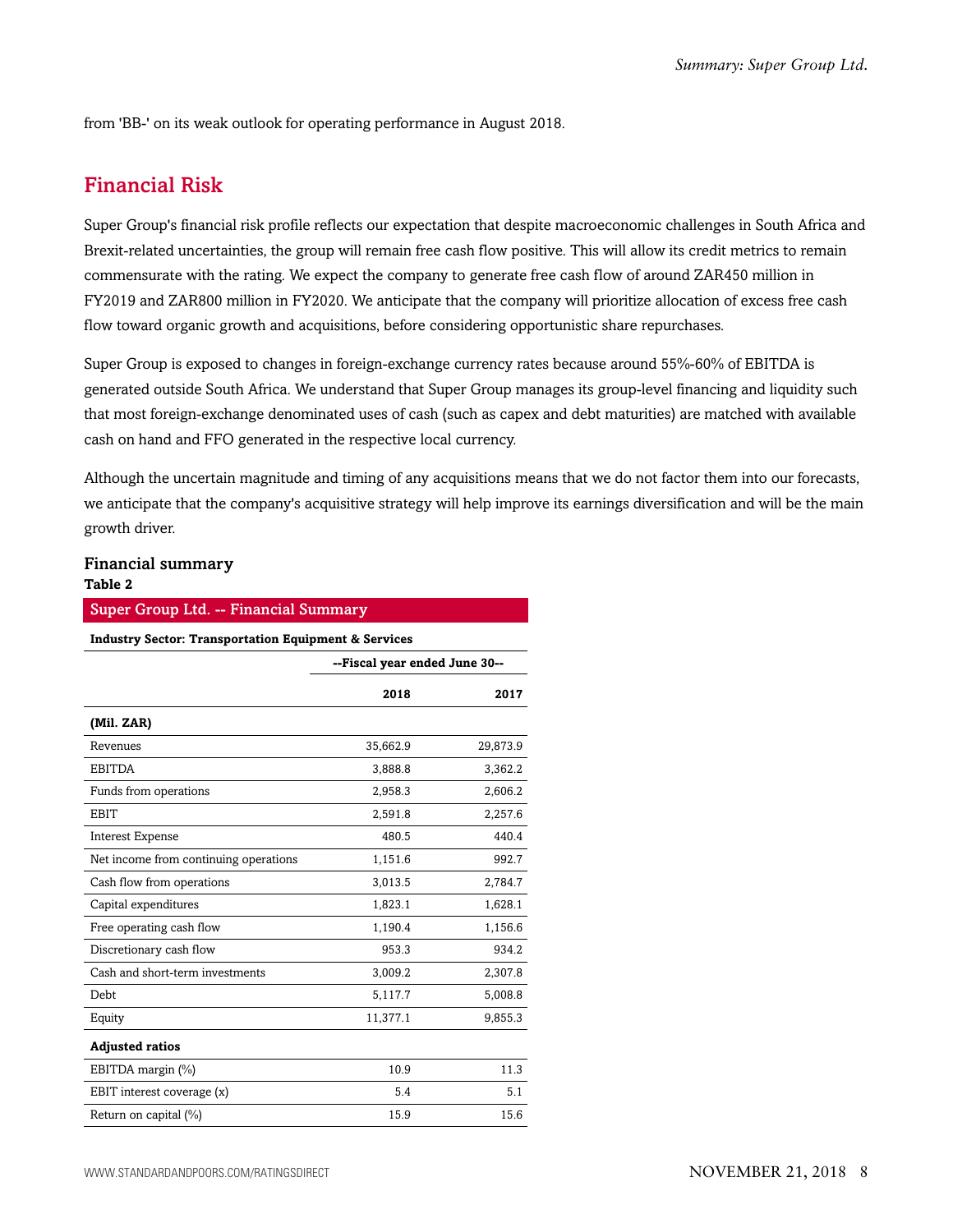#### **Table 2**

| Super Group Ltd. -- Financial Summary (cont.)                   |                               |      |  |  |
|-----------------------------------------------------------------|-------------------------------|------|--|--|
| <b>Industry Sector: Transportation Equipment &amp; Services</b> |                               |      |  |  |
|                                                                 | --Fiscal year ended June 30-- |      |  |  |
|                                                                 | 2017                          |      |  |  |
| (Mil. ZAR)                                                      |                               |      |  |  |
| EBITDA interest coverage (x)                                    | 8.1                           | 7.6  |  |  |
| FFO cash int. cov. (x)                                          | 7.4                           | 6.9  |  |  |
| Debt/EBITDA(x)                                                  | 1.3                           | 1.5  |  |  |
| $FFO/debt$ $(\% )$                                              | 57.8                          | 52.0 |  |  |
| Cash flow from operations/debt (%)                              | 58.9                          | 55.6 |  |  |
| Free operating cash flow/debt (%)                               | 23.3                          | 23.1 |  |  |
| Discretionary cash flow/debt (%)                                | 18.6                          | 18.7 |  |  |
| Debt/debt and equity $(\%)$                                     | 31.0                          | 33.7 |  |  |

<span id="page-8-0"></span>ZAR--South African rand. FFO-Funds from operations.

### Liquidity: Adequate

We rate Super Group's South African national scale short-term rating as 'zaA-1+', based on its long-term issuer credit rating of 'zaAAA' and our assessment of the company's liquidity.

We assess Super Group's liquidity to be adequate because we forecast that sources will cover uses by around 1.8x for the 12 months beginning June 30, 2018. We consider that the company has good access to the capital markets, given its September 2018 issuance of ZAR450 million in unsecured notes, as well as the ZAR500 million in equity capital it raised in October 2017.

#### Principal Liquidity Sources

- Cash and cash equivalents of ZAR3 billion for the 12 months from June 30, 2018 (excluding about ZAR350 million of restricted cash held as collateral).
- Availability under committed bank lines with maturities greater than 12 months of about ZAR740 million.
- Annual forecasted cash FFO of about ZAR2.5 billion.
- Completed ZAR450 million bond issuance in September 2018.
- Annual proceeds from asset disposals of about ZAR500 million.

#### Principal Liquidity Uses

- Scheduled debt maturities and amortization for the 12 months from June 30, 2018, of about ZAR1.4 billion.
- Capex of about ZAR2.0 billion.
- Working capital outflows of around ZAR235 million.
- Deferred contingent purchase considerations of around ZAR65 million.
- Dividends to minority shareholders, primarily in SG Fleet, of at least ZAR240 million.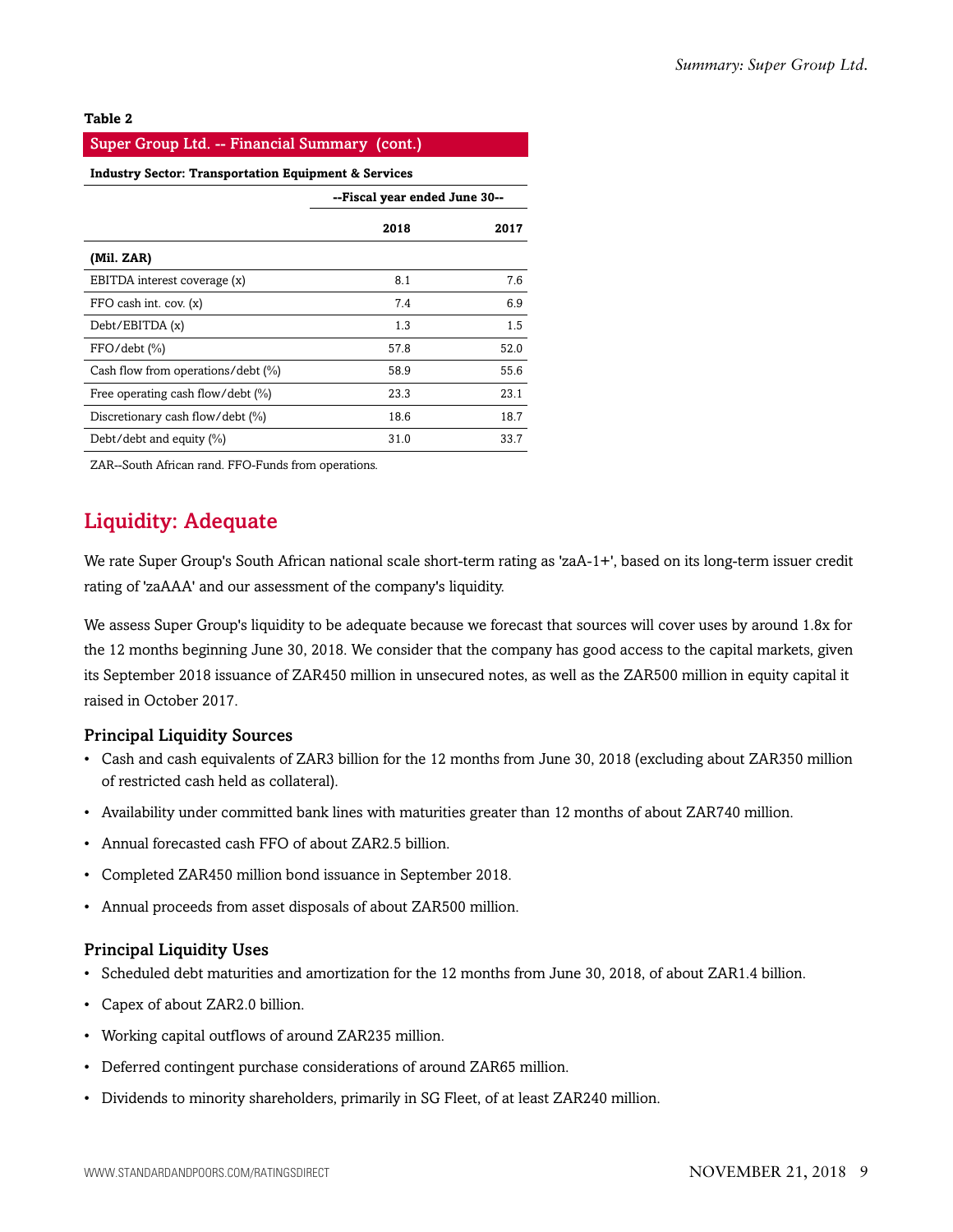• Potential bolt-on acquisitions and opportunistic purchases of SG Fleet shares.

#### Covenant Analysis

We understand that the general banking facility documentation includes minimum capital adequacy; net interest coverage ratios; and net debt-to-EBITDA covenants, which are measured quarterly after deconsolidating SG Fleet. We expect that headroom under these covenants will remain adequate and that the group will be able to meet its cash needs from internally generated funds.

### <span id="page-9-0"></span>Other Credit Considerations

The 'zaAAA' South Africa national scale rating incorporates our view of Super Group's acquisitive strategy. We see a risk that Super Group could make large debt-funded acquisitions on an opportunistic basis, resulting in ratios falling short of our base-case forecast and rating-commensurate levels, with limited prospects of improving within a year after the acquisition.

### <span id="page-9-1"></span>Ratings Score Snapshot

Issuer Credit Rating

zaAAA/--/zaA-1+

Business risk: Fair

- Country risk: Intermediate
- Industry risk: Low
- Competitive position: Fair

Financial risk: Modest

• Cash flow/Leverage: Modest

#### Modifiers

- Diversification/Portfolio effect: Neutral (no impact)
- Capital structure: Neutral (no impact)
- Financial policy: Negative (-1 notch)
- Liquidity: Adequate (no impact)
- Management and governance: Fair (no impact)
- Comparable rating analysis: Neutral (no impact)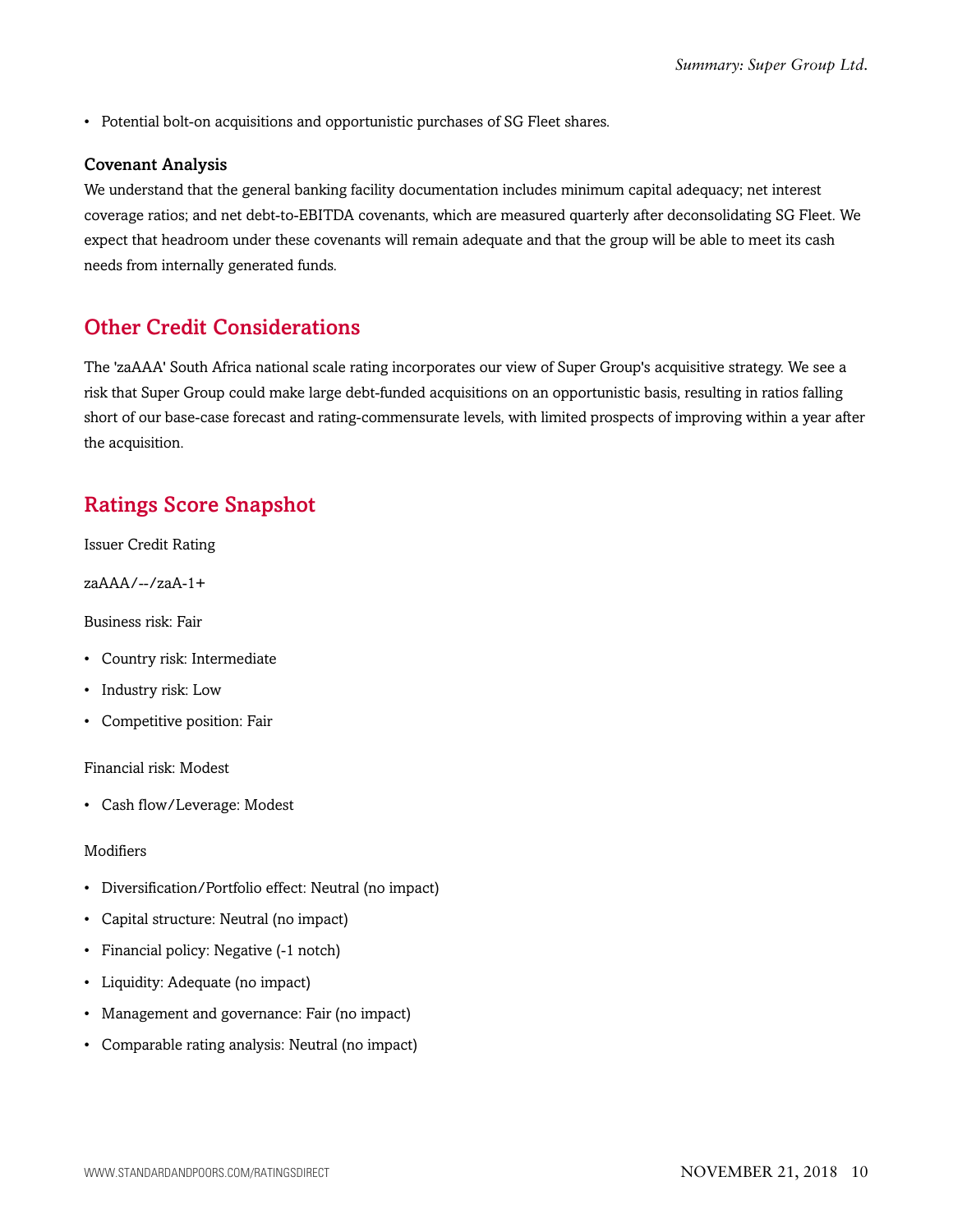### <span id="page-10-0"></span>Reconciliation

#### **Table 3**

#### Reconciliation Of Super Group Ltd. Reported Amounts With Our Adjusted Amounts (Mil. ZAR)

|                                                            | --Fiscal year ended June 30, 2018-- |                          |                |                     |                            |                |                                     |
|------------------------------------------------------------|-------------------------------------|--------------------------|----------------|---------------------|----------------------------|----------------|-------------------------------------|
| <b>Super Group Ltd. reported amounts</b>                   |                                     |                          |                |                     |                            |                |                                     |
|                                                            | <b>Debt</b>                         | Shareholders'<br>equity  | <b>EBITDA</b>  | Operating<br>income | <b>Interest</b><br>expense | <b>EBITDA</b>  | <b>Cash flow from</b><br>operations |
| Reported                                                   | 6,205.2                             | 9,798.2                  | 3,529.8        | 2,435.5             | 467.2                      | 3,529.8        | 2,721.9                             |
| Our adjustments                                            |                                     |                          |                |                     |                            |                |                                     |
| Interest expense (reported)                                | --                                  | $\overline{\phantom{a}}$ | --             | --                  | $\overline{\phantom{a}}$   | (467.2)        |                                     |
| Interest income (reported)                                 | --                                  | --                       | --             | --                  | $\overline{\phantom{a}}$   | 133.0          |                                     |
| Current tax expense<br>(reported)                          | $\overline{a}$                      | $\overline{\phantom{a}}$ | $\overline{a}$ | ÷-                  | $\overline{\phantom{a}}$   | (583.1)        |                                     |
| Operating leases                                           | 1,681.9                             | $\overline{\phantom{a}}$ | 392.0          | 100.5               | 100.5                      | 291.6          | 291.6                               |
| Surplus cash                                               | (3,009.2)                           | $\overline{a}$           | ÷,             | Щ,                  | $\overline{\phantom{a}}$   | $\overline{a}$ | $\overline{\phantom{a}}$            |
| Share-based compensation<br>expense                        | Ξ.                                  | --                       | 47.9           | ÷-                  | $\overline{a}$             | 47.9           |                                     |
| Nonoperating income<br>(expense)                           | $\sim$                              | $\overline{a}$           | $\sim$         | 136.7               | $\overline{a}$             | $\overline{a}$ |                                     |
| Noncontrolling<br>Interest/minority interest               | Ξ.                                  | 1,578.9                  | Ξ.             | ÷-                  | $\overline{a}$             | $\overline{a}$ |                                     |
| Debt - Put options on<br>minority stakes                   | 239.9                               | $\overline{\phantom{a}}$ | Ξ.             | ÷-                  | $\overline{\phantom{a}}$   | Ξ.             |                                     |
| EBITDA - Gain/(loss) on<br>disposals of PP&E               | --                                  | --                       | (21.3)         | (21.3)              | --                         | (21.3)         |                                     |
| EBITDA - Fair value changes<br>of contingent consideration | --                                  | --                       | 38.0           | 38.0                | $\overline{\phantom{a}}$   | 38.0           | $\overline{a}$                      |
| EBITDA - Foreign exchange<br>gain/(loss)                   | --                                  | --                       | -9             | $-9$                | $\overline{\phantom{a}}$   | -9             |                                     |
| EBITDA - Valuation<br>gains/(losses)                       | Ξ.                                  | $\overline{\phantom{a}}$ | (1.2)          | (1.2)               | $\overline{\phantom{a}}$   | (1.2)          |                                     |
| EBITDA - Other<br>income/(expense)                         | --                                  | $\overline{\phantom{a}}$ | (0.2)          | (0.2)               | $\overline{\phantom{a}}$   | (0.2)          |                                     |
| EBITDA - Other                                             | $\overline{a}$                      | $\overline{a}$           | (87.2)         | (87.2)              | $\overline{\phantom{a}}$   | (87.2)         |                                     |
| Interest expense - Other                                   | L.                                  | --                       | L.             | u.                  | (87.2)                     | 87.2           |                                     |
| Total adjustments                                          | (1,087.5)                           | 1,578.9                  | 359.0          | 156.3               | 13.3                       | (571.5)        | 291.6                               |
|                                                            |                                     |                          |                |                     |                            |                |                                     |

#### **Our adjusted amounts**

|          | Debt    | Eauitv   | <b>EBITDA</b> | <b>EBIT</b> | Interest<br>expense | operations | Funds from Cash flow from<br>operations |
|----------|---------|----------|---------------|-------------|---------------------|------------|-----------------------------------------|
| Adjusted | 5,117.7 | 11.377.1 | 3.888.8       | 2.591.8     | 480.5               | 2,958.3    | 3,013.5                                 |

ZAR--South African rand. PP&E--Property, Plant And Equipment.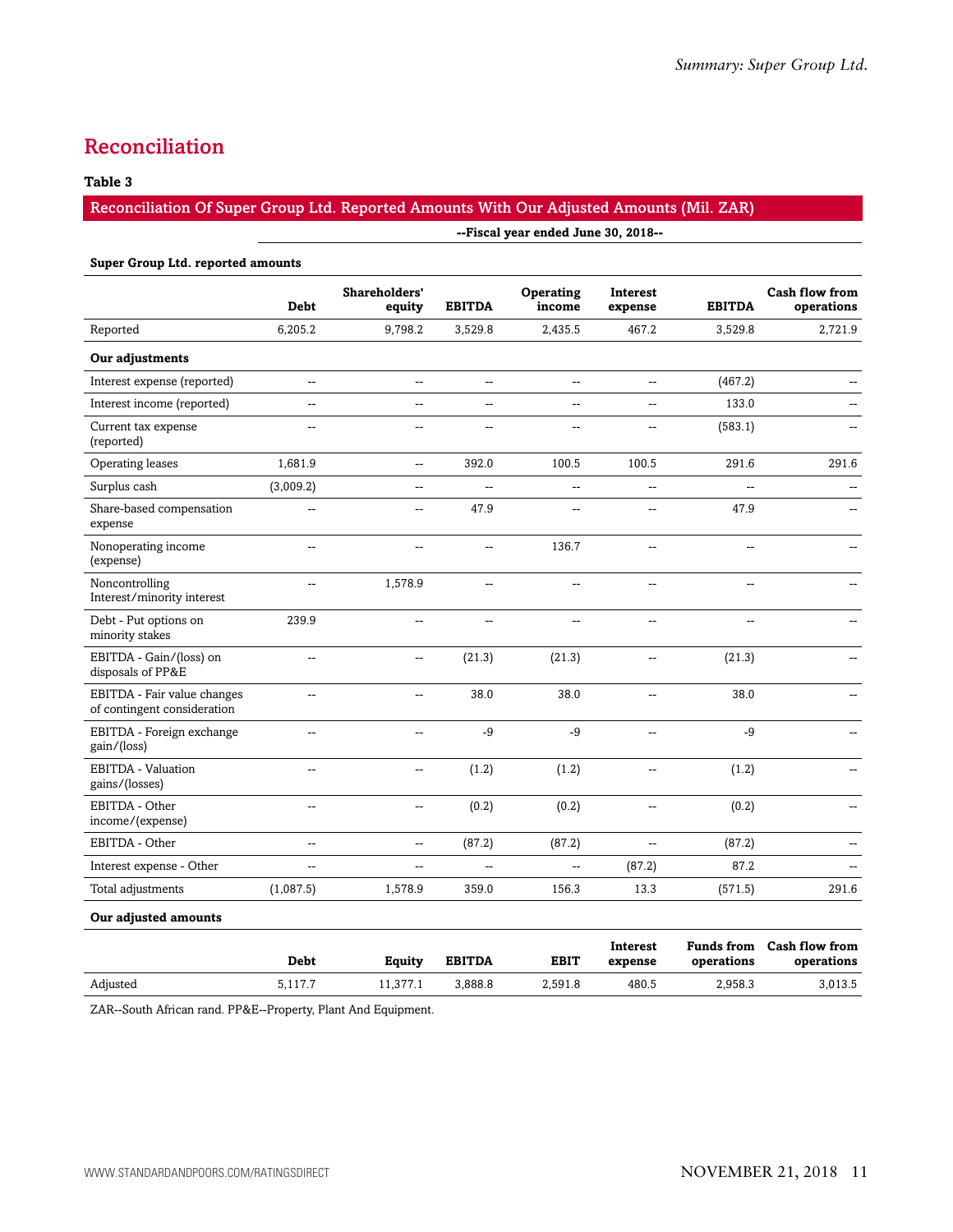### <span id="page-11-0"></span>Related Criteria

- General Criteria: Methodology For National And Regional Scale Credit Ratings, June 25, 2018
- Criteria Corporates General: Methodology And Assumptions: Liquidity Descriptors For Global Corporate Issuers, Dec. 16, 2014
- Criteria Corporates Industrials: Key Credit Factors For The Railroad And Package Express Industry, Aug. 12, 2014
- General Criteria: Country Risk Assessment Methodology And Assumptions, Nov. 19, 2013
- Criteria Corporates Industrials: Key Credit Factors For The Retail And Restaurants Industry, Nov. 19, 2013
- Criteria Corporates Industrials: Key Credit Factors For The Business And Consumer Services Industry, Nov. 19, 2013
- Criteria Corporates General: Corporate Methodology, Nov. 19, 2013
- Criteria Corporates General: Corporate Methodology: Ratios And Adjustments, Nov. 19, 2013
- General Criteria: Ratings Above The Sovereign--Corporate And Government Ratings: Methodology And Assumptions, Nov. 19, 2013
- General Criteria: Methodology: Industry Risk, Nov. 19, 2013
- General Criteria: Methodology: Management And Governance Credit Factors For Corporate Entities And Insurers, Nov. 13, 2012
- General Criteria: Use Of CreditWatch And Outlooks, Sept. 14, 2009

### <span id="page-11-1"></span>Related Research

• South Africa Corporate And Infrastructure National Scale Ratings Raised After Criteria Review; Removed From UCO, July 2, 2018

### <span id="page-11-2"></span>Regulatory Disclosures

Regulatory disclosures applicable to the most recent credit rating action can be found at "South Africa Corporate And Infrastructure National Scale Ratings Raised After Criteria Review; Removed From UCO," published July 2, 2018, on RatingsDirect.

### <span id="page-11-3"></span>Disclaimers

This rating has been determined by a rating committee based solely on the committee's independent evaluation of the credit risks and merits of the issuer or issue being rated in accordance with S&P Global Ratings published criteria and no part of this rating was influenced by any other business activities of S&P Global Ratings. This credit rating is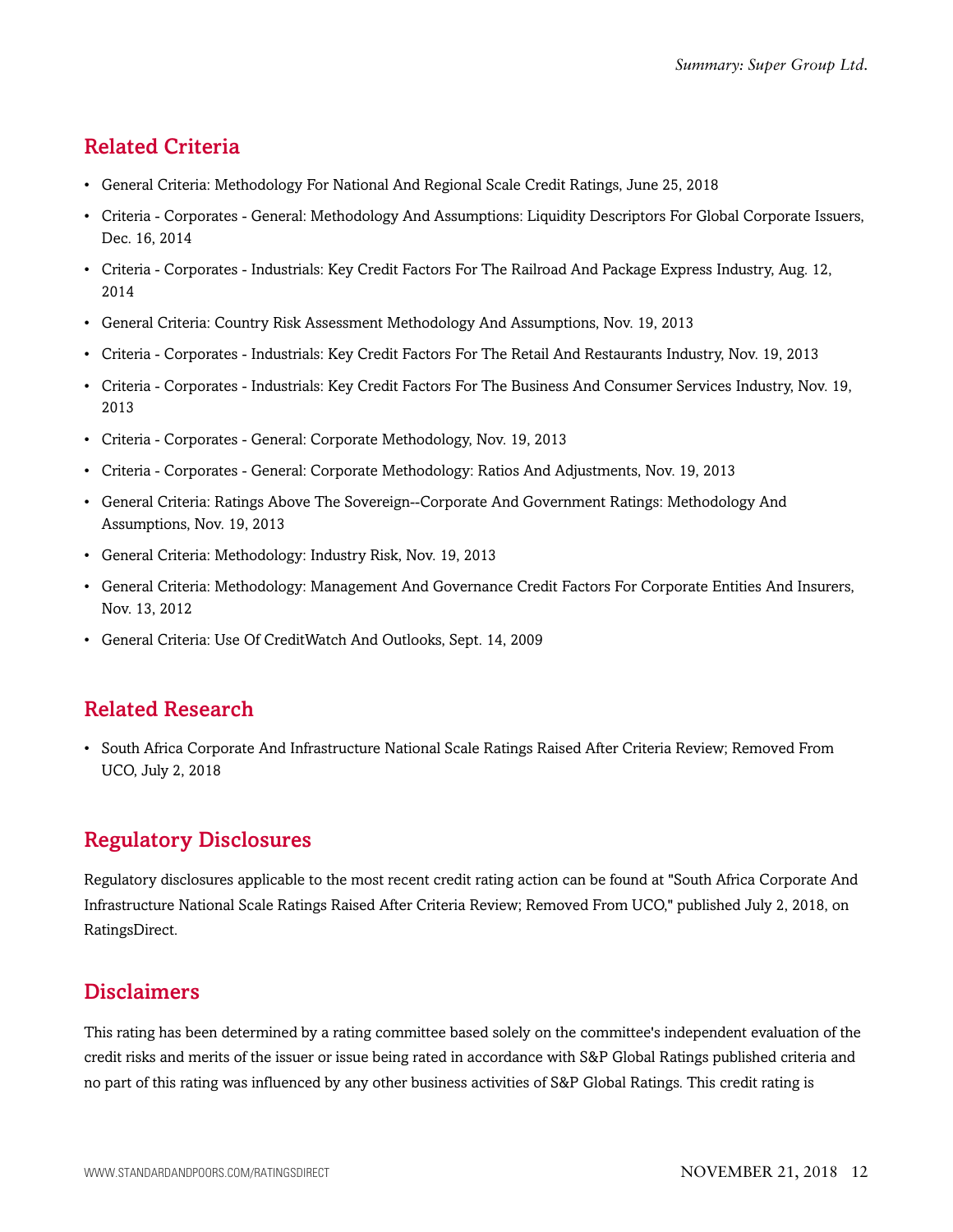solicited. The rated entity did participate in the credit rating process. S&P Global Ratings did have access to the accounts, financial records and other relevant internal, non-public documents of the rated entity or a related third party. S&P Global Ratings has used information from sources believed to be reliable but does not guarantee the accuracy, adequacy, or completeness of any information used.

#### **Additional Contact:**

Industrial Ratings Europe; Corporate\_Admin\_London@spglobal.com